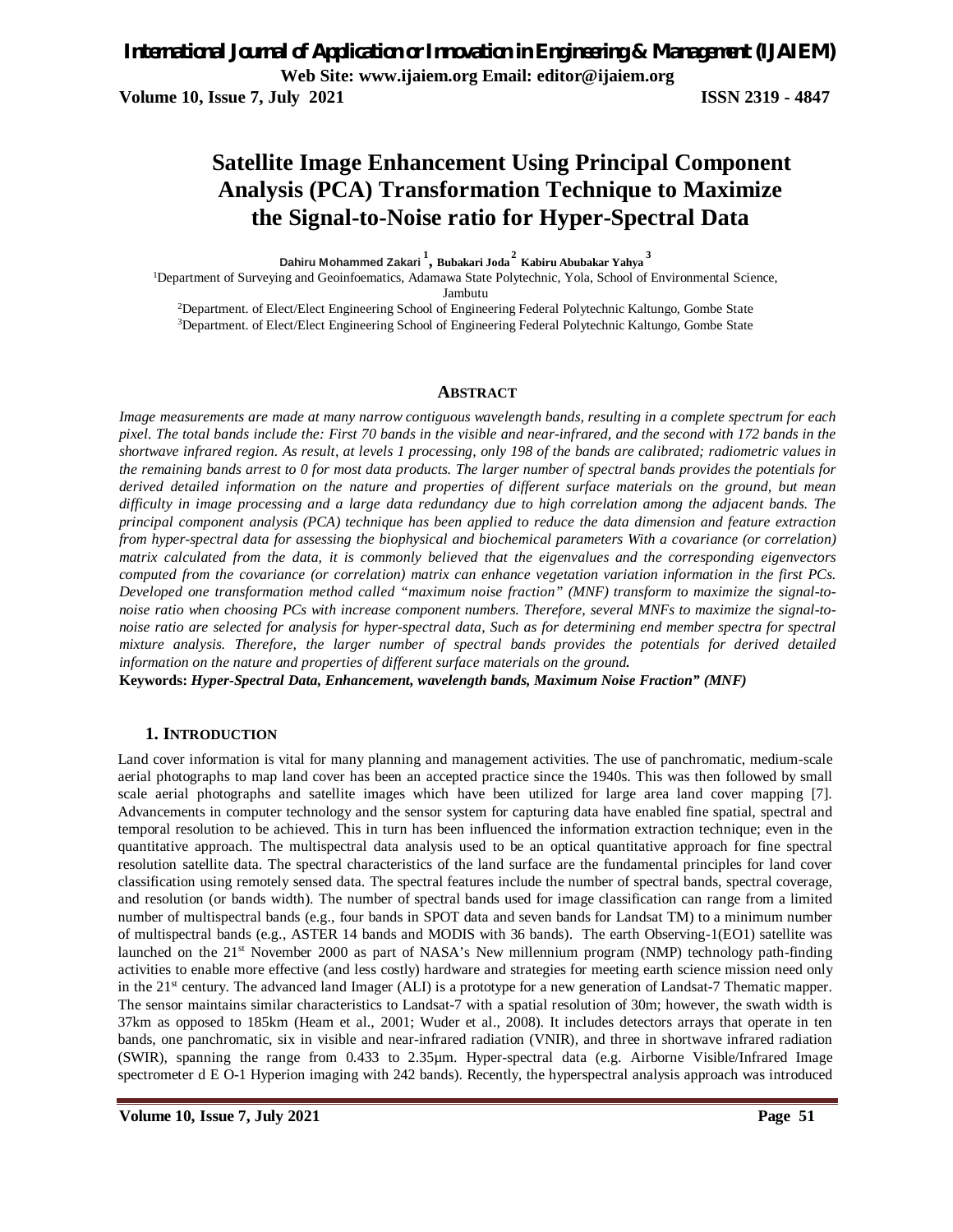#### **Volume 10, Issue 7, July 2021 ISSN 2319 - 4847**

for extracting features from hyper-spectral data. The multispectral analysis is limited to hyper-spectral data. Hence, applying such an approach to classify hyper-spectral data has been proven to be futile. Therefore, in remote sensing, there are several common issues though, that need to be addressed regularly to achieve valuable outcomes in research, and there is a need to highlight quality data. Thus, hyperspectral sensors can produce data of sufficient spectral resolution for direct identification of materials, whereas the broader bands TM cannot resolve these diagnostics spectral differences. Hence, while a broadband system can only discriminate general's differences among materials types. A Hyperspectral sensor affords the potential for detailed identification of materials and better estimates of their abundance [7]. (Some application areas of hyperspectral sensing include; surface Mineralogy, water quality, Bathymetry soil types and erosion, Vegetation types, plant stress, leaf water content, crop types and condition, Snow and ice properties [7]. 1.2 Hyperspectral Transformation

Hyperion is a hyperspectral instrument on the Earth-Observing 1 (EO-1), is the first advance satellite hyperspectral sensor, it possesses the following features; The hyper-spectral characteristics of land surfaces are the fundamental principles for land cover classification using remotely sensed data. The spectral features include the number of spectral bands, spectral coverage, and spectral resolution (or bandwidth). The number of bands used for image classification can range from a limited number of multispectral bands (e.g., four bands in SPOT data and seven for Landsat TM)To a minimum number of multispectral bands (e.g., ASTER with 14 bands and MODIS with 36 bands) Hyperspectral data (e.g., Airborne Visible/infrared Imagine spectrometer and EO-1 Hyperion Images with 224 bands) Ultra spectral remote sensing systems collect data in many hundreds of bands. A large number of spectral bands provides the potential to derive detailed information on the nature and properties of different surface materials on the ground. In addition, image data in narrow many narrow contiguous spectral bands (< 10-nm bandwidth) through the visible and solar-reflected infrared portion of the spectrum [13]. The project exercise will focus on hyper-spectral measures for spectral analysis, therefore we have to look at some of the characterizing features of the sensor. Hyperion is the first advance satellite hyperspectral sensor operating across the full solar-reflected spectrum with nominal spectral coverage from 0.4 to 2,5um which comprises four linear arrays, one for each spectrometer, provide high sensitivity in the 0.4-0.7,0.7-1.2, 1.2-1.8, and 1.8-2.5um region respectively. and 10nm spectral resolution. It is a push broom (alongtrack measures multispectral image data along a swath beneath the aircraft) instrument, capturing 256 spectral each with 242 spectral bands over a 7.6km swath and 30m spatial resolution. Image measurements are made at many narrow contiguous wavelength bands, resulting in a complete spectrum for each pixel. The total bands include the: First 70 bands in the visible and near-infrared, and the second with 172 bands in the shortwave infrared region. As result, during levels 1 processing, only 198 of the bands are calibrated; radiometric values in the remaining bands arrest to 0 for most data products.

The larger number of spectral bands provides the potentials for derived detailed information on the nature and properties of different surface materials on the ground, but mean difficulty in image processing and a large data redundancy due to high correlation among the adjacent bands. This requires sophisticated digital image processing software for data analysis, (e.g. ENVI, The Environment for Visualizing Imageries; ERDAS Imagine; IDRISI etc.). The software undergoes a series of routines to follow: Data preparation, preprocessing, Data classification and accuracy assessment. Therefore, an increase of spectral bands may improve classification accuracy, but only when those bands are useful in discriminating the classes. Analytical Imagine and geophysics (AIG) has developed methods for the analysis of hyper-spectral data that allow reproducible results with minimal subjective analysis (shown in figure 3). These approaches are implemented and documented within the "Environment for Visualizing Images" (ENVI) software system originally developed by AIG scientists (now an Eastman Kogak/ Research system Inc. (RSI) commercial-off-the-sheif (COST) product) Therefore increase of spectral bands may improve classification accuracy, but only when those bands are useful in discriminating the classes (Thenkabail, Enclona et al. 2004a). These systems can discriminate among earth surface feature that has diagnostic absorption and reflectance characteristics over narrow wavelength intervals that are lost within the relatively coarse bands widths of the various bands of conventional multispectral scanners. Because of the large number of very narrow bands sample, hyper-spectral data enable the use of remote sensing data collection in many, very narrow, continuous spectral bands throughout the visible, near-infrared, mid-infrared and thermal infrared portions of the spectrum. This allows the remote sensor-derived spectral reflectance data to be quantitatively compared with *in situ* spectral reflectance data obtained on the ground using a handheld spectroradiometer. The principal component analysis (PCA) technique has been applied to reduce the data dimension and feature extraction from hyper-spectral data for assessing the biophysical and biochemical parameters with a covariance (or correlation) matrix calculated from the data, it is commonly believed that the eigenvalues and the corresponding eigenvectors computed from the covariance (or correlation) matrix can enhance vegetation variation information in the first PCs. Because PCA does not always produce images that show steadily decreasing image quality with increase component number, [6]. Developed one transformation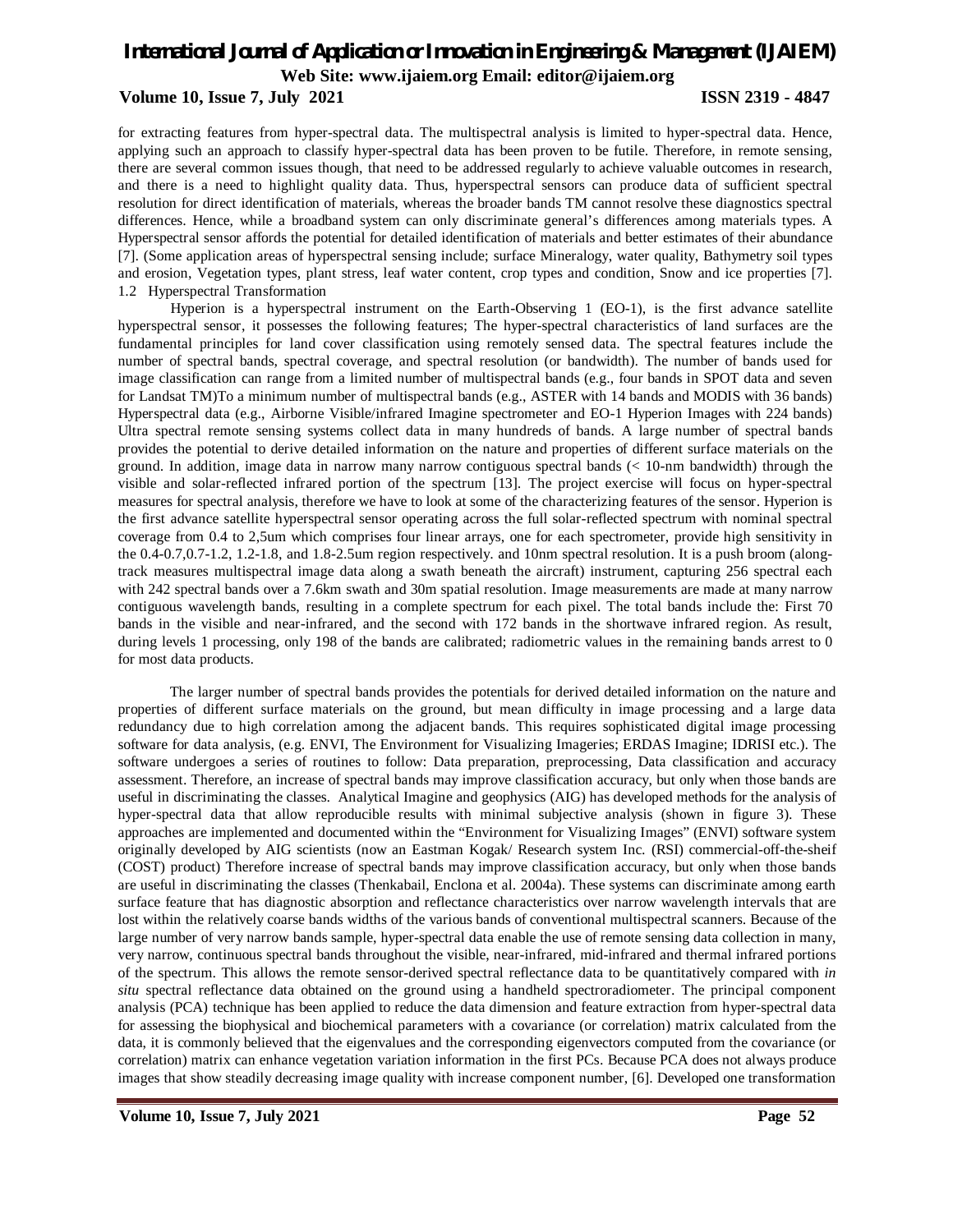**Volume 10, Issue 7, July 2021 ISSN 2319 - 4847**

method called "maximum noise fraction" (MNF) transform to maximize the signal-to-noise ratio when choosing PCs with increase component numbers. Therefore, several MNFs to maximize the signal-to-noise ratio are selected for analysis for hyper-spectral data, such as for determining end member spectra for spectral mixture analysis.

#### **1.3 ATMOSPHERIC CORRECTION**

It is simply reducing the effects of the atmospheric component (Water vapour, Dust, Gasses, etc) on the electromagnetic radiation reflected or emitted from the earth's surface. This approach, however, applied to both airborne and satellite data, requires processing radiance-calibration data into apparent reflectance Fast line-of-sight. Atmospheric Analysis of spectral hypercubes (FLAASH) is a principle atmospheric correction modelling tool in ENVI for retrieving spectral reflectance from hyperspectral and multispectral radiance images FLAASH corrects wavelengths in the visible through near-infrared and short-wave infrared region, up to 25um. Unlike many other atmospheric correction programs that interpolate radiation transfer properties from the precalculated database of modelling results. FLAASH also include the following features; Correction for the adjacency effects (pixel mixing due to scattering of surface-reflected radiance). An option to compute scene-average visibility (aerosol/haze amount). FLAASH uses the most advanced techniques for handling particularly stressful atmosphere conditions, such as the presents of clouds. Cirrus and opaque cloud classification map. Adjustable spectral polishing for artefact suppression. FLAASH support hyperspectral sensors (such as Hy-MAP, AVIRIS, HYDICE, HYPERION, probe-1, CASI, and AISA) and multispectral sensors (such as Landsat, SPOT, IRS, and ASTER). Water vapour and aerosol retrieval are only possible when the image contains bands of inappropriate wavelength positions. In addition, FLAASH can correct images collection I either vertical (nadir) or slantviewing geometries. Atmospheric Correction Now (ACORN) (AIG, *ACORN User's Guide, Stand Alone Version*. Boulder, et al., CO: Analytical, 2001.), currently used for correction of both airborne and satellite hyper-spectral data. The internal Average Relative Reflectance (IAR) technique was used to carry out the conversion of the hyper-spectral data. The output of this conversion is the relative reflectance and this can be achieved by dividing each pixel spectrum by the overall average spectrum. AIG-Developed Hyperspectral Analysis; AIG-developed hyperspectral analysis. Methods used for both the airborne sensor and Hyperion data (implemented in the ENVI images analysis software) include spectral polishing [3]. spectral data reduction using MNF transformation [6]. spatial data reduction using the pixels purity Index (PPI). An n-Dimension Visualizer to determine image endmembers [3]. densification of endmembers using their reflectance spectra in the spectral Analysis, and mineral mapping using both the spectral Angle Mapper (SAM), and Mixture-Tuned Matched filtering (MTMF) [12]. At this stage, there are two ways of applying atmospheric correction, which includes, Internal Average Relative reflectance (IAR) and Fast line-of-sight Atmospheric Analysis of the spectral hypercube (FLAASH) each simply reducing the effects of the atmospheric component (Water vapour, Dust, Gasses, etc.) on the electromagnetic radiation reflected or emitted from the earth's surface, in this which IAR was applied.

### **2. DATA PREPARATION AND PREPROCESSING**

However, to use hyper-spectral data properly, it is generally accepted that the data must be radiometrically corrected. In addition to removing the atmospheric effect, this process involves transforming the hyperspectral data from at sensor radiance to scale surface reflectance [9], Image preprocessing may include the examination of image quality, Removal of striping, Conversion of a digital number to reflectance, and geometric rectification. After radiometric correction, there is still a pronounced vertical striping pattern in the Hyperion data, such striping is often seen in data acquired using push broom technology [12].

#### **2.1 STRIPING**

Striping in satellite data can be as result arise due to many artefacts such as failure of the sensor, saturation of detectors, cut off for some time or permanent defect in the scan line correctors (ETM+) spots, or vibration in imagery by identifying periodicities (areas of high spatial frequency) [15]. Regular errors in data such as those caused by sensor anomalies (e.g., striping) can be removed using Fourier editing. The artefacts caused by the striping are a hindrance to image processing and classification/ feature extraction. The removal of these stripes in spatial domains difficult because their removal changes values of surrounding pixels as well that are already correct [16]. Fourier transform is not often applied to pattern and object recognition; because of its inefficiency in image description and calculation but stripes are a feature that is easily identifiable through Fourier transforms [4].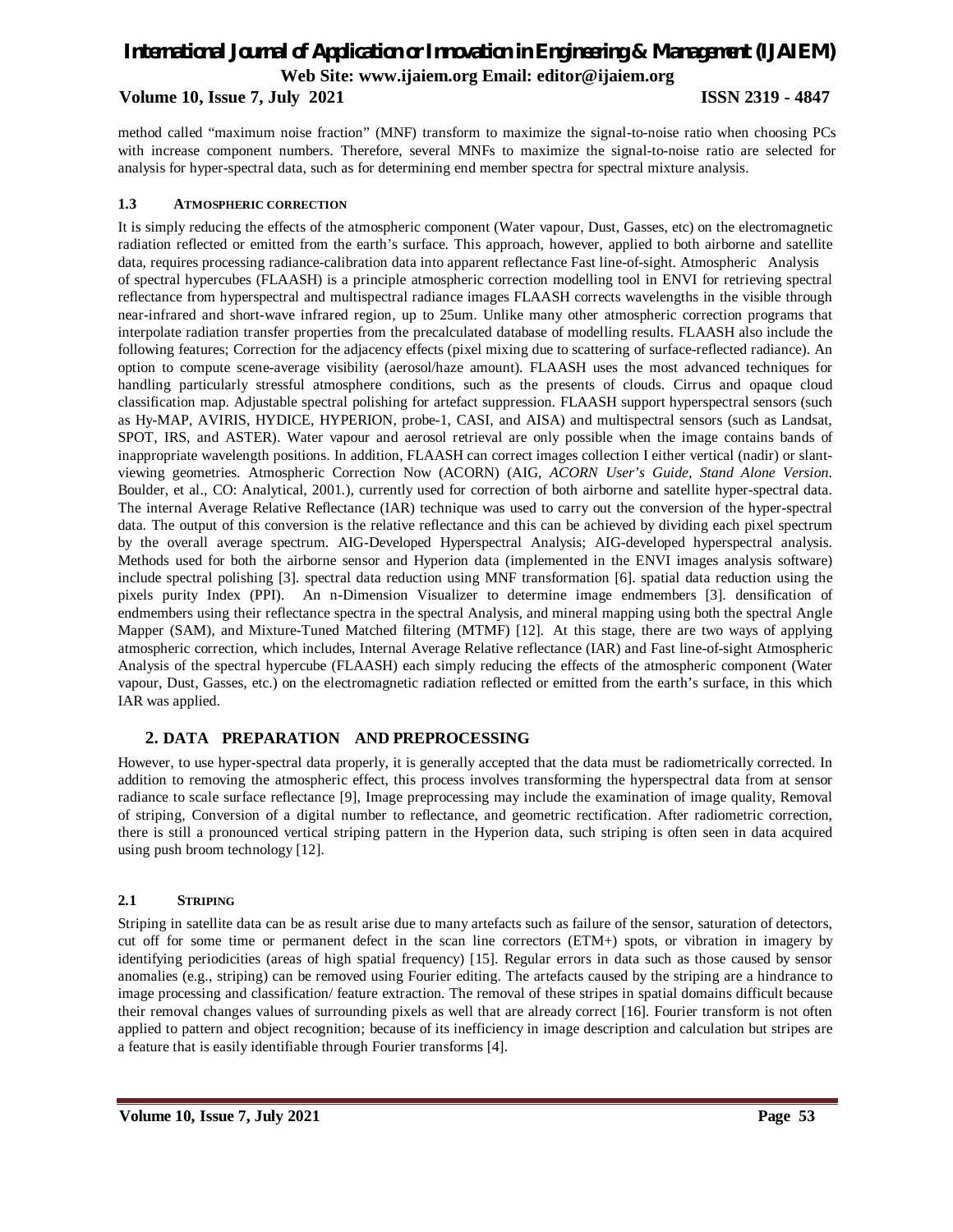#### **Volume 10, Issue 7, July 2021 ISSN 2319 - 4847**

#### **2.2 IMAGE DECOMPOSITION/MULTIRESOLUTION ANALYSIS**

The basic theory of decomposition is that an image can be converted into high-frequency and low-frequency components.

#### **2.3 IMAGE PROCESSING**

Image processing systems consist of specialized hardware and software for the analysis and display of digital images, such systems vary from a very expensive and powerful mainframe system to relatively inexpensive microcomputer systems. These systems often have "user-friendly" menus [13]

#### **2.4 PROCEDURE**

Airborne Imaging Spectrometer (AIS), Hyperion and may be caused by factors such as detector nonlinearities, movement of the slit to the focal plane, and temperature effects. Destriping of the Hyperion data was accomplished using custom software (following the model of software written for the original push-broom imaging spectrometer (AIS) [12]. This approach adjusts each image column brightness (in all bands) based on a calculated offset relative to the scene average detector response. Destriping is only required for correcting the push broom Hyperion data.

#### **2.5 METHODS AND PROCEDURES**

In this study, two software were used for the available range of techniques in the context of Fourier and wavelet analysis, including ERDAS Imagine 2014, and ENVI 5.0. After analyzing the software most of the project work was done in ENVI 5.0. The frequency-domain de-striping procedure done in ERDAS was by using the Fast Fourier Transform available in the Image Interpreter main menu. The frequency-domain images were edited in the Fourier editor. The available high-pass and low-pass filters were applied depending upon the data and the shape of the frequency to be suppressed or enhanced. Circular, rectangular, wedge-shaped tools were used from the available shapes to cut-off portions. The Edited layers were turned back to images using the Inverse Fast Fourier Transform to obtain the de-striped image and which can be further enhanced.

#### **2.6 MINIMUM NOISE FRACTION (MNF) TRANSFORMATION**

The Minimum Noise Fraction (MNF) transform is used to determine the inherent dimensionality of image data, to segregate noise in the data, and to reduce the computational requirements for subsequent processing This analysis approach of minimum noise fraction (MNF) transformation consist of spectral compression, Noise suppression and dimensionality reduction [12]. The transformation applies two cascaded principal components analysis [5]; *To decorrelate and rescales noise in the data,* this results in transformed data I which noise has unit variance and no bandto-band correlation.

#### **3. HYPER-SPECTRAL DATA DIMENSIONALITY AND NOISE REDUCTION**

From the MNF results, the first four transformed bands (MNF1- MNF4) contained more information and the spatial coherency decrease significantly with the increase of MNF band number (Figure 1).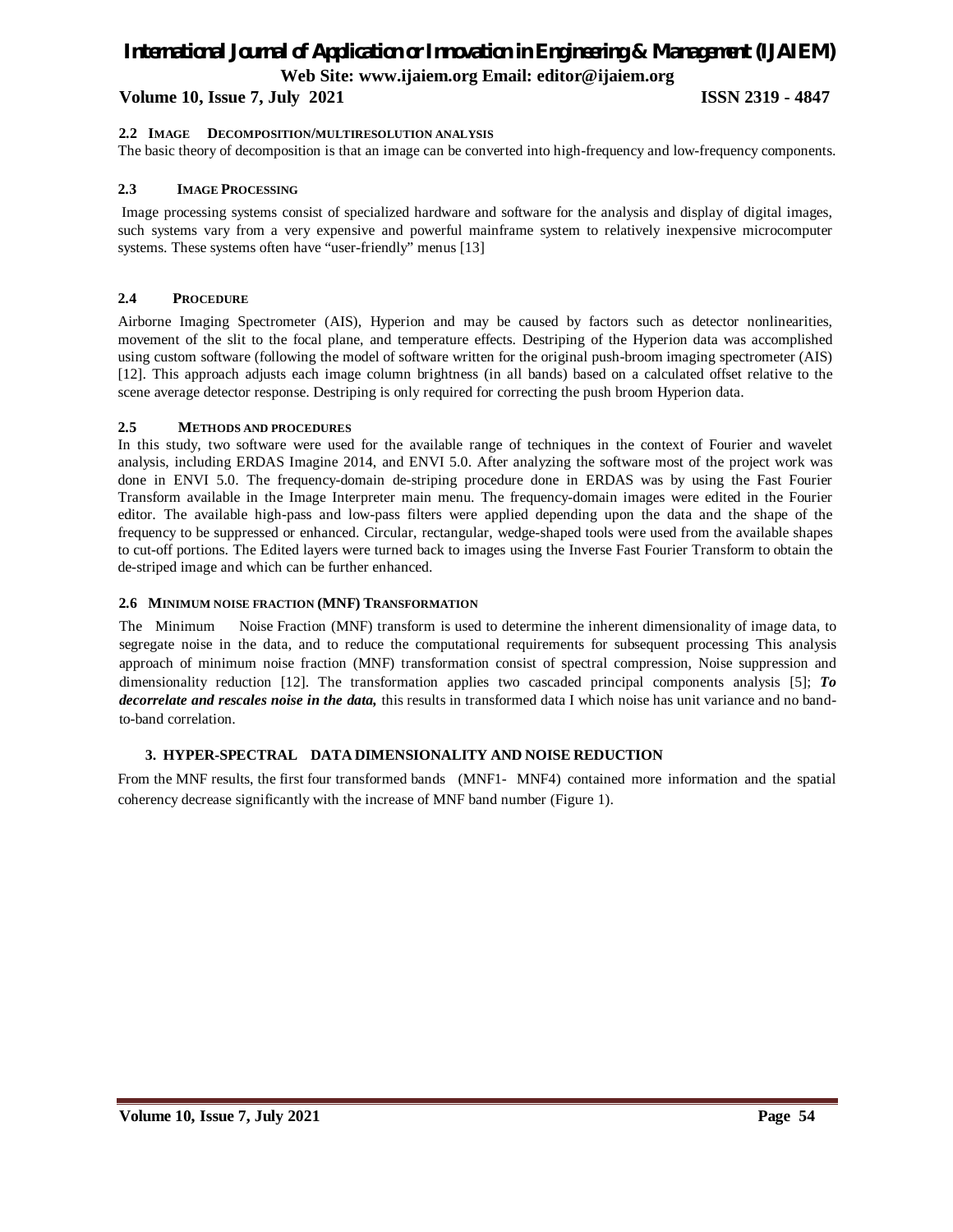# *International Journal of Application or Innovation in Engineering & Management (IJAIEM)*

**Web Site: www.ijaiem.org Email: editor@ijaiem.org Volume 10, Issue 7, July 2021 ISSN 2319 - 4847** 



**Figure 1.** Minimum Noise Fraction

The Eigen-images (MNF bands) extracted information in the Eigen information from Hyperion data, as the MNF Eigen- decreases images increase, the value and the coherent



**Figure 2.** Eigen Values of MNF Transformed Bands and Bands Number

| Table 1. Dims: Full Scene (3,652,000 points) |  |  |
|----------------------------------------------|--|--|
|----------------------------------------------|--|--|

| <b>Basic Stats Min</b>      | Max       | Mean        | Stdev     |                         | <b>Num Eigenvalue</b> |
|-----------------------------|-----------|-------------|-----------|-------------------------|-----------------------|
| Band 1-88.131233            | 10.489872 | $-0.000000$ | 17.679356 |                         | 312.559619            |
| Band 2-47.745426            | 88.345131 | 0.000000    | 7.386905  | $\mathbf{2}$            | 54.566368             |
| Band3 -166,474045           | 16.354576 | $-0.000000$ | 3.181249  | 3                       | 10.120345             |
| Band 4 -43,908859           | 54.822575 | $-0.000000$ | 2.830211  | $\overline{\mathbf{4}}$ | 8.010094              |
| Band 5-34.068008            | 86.182037 | 0.000000    | 2.221828  | 5                       | 4.936521              |
| Band 6-27.927170            | 37.361897 | $-0.000000$ | 1.525839  | 6                       | 2.328185              |
| Band 7-54.489304            | 48.006470 | $-0.000000$ | 1.473587  | 7                       | 2.171458              |
| Band 8-25.530287            | 30.961151 | 0.000000    | 1.417373  | 8                       | 2.008945              |
| Band 9 - 31.196659          | 38.471935 | $-0.000000$ | 1.401501  | 9                       | 1.964206              |
| Band 10-24.807873 19.573233 |           | 0.000000    | 1.350807  | 10                      | 1.824681              |

**Volume 10, Issue 7, July 2021** Page 55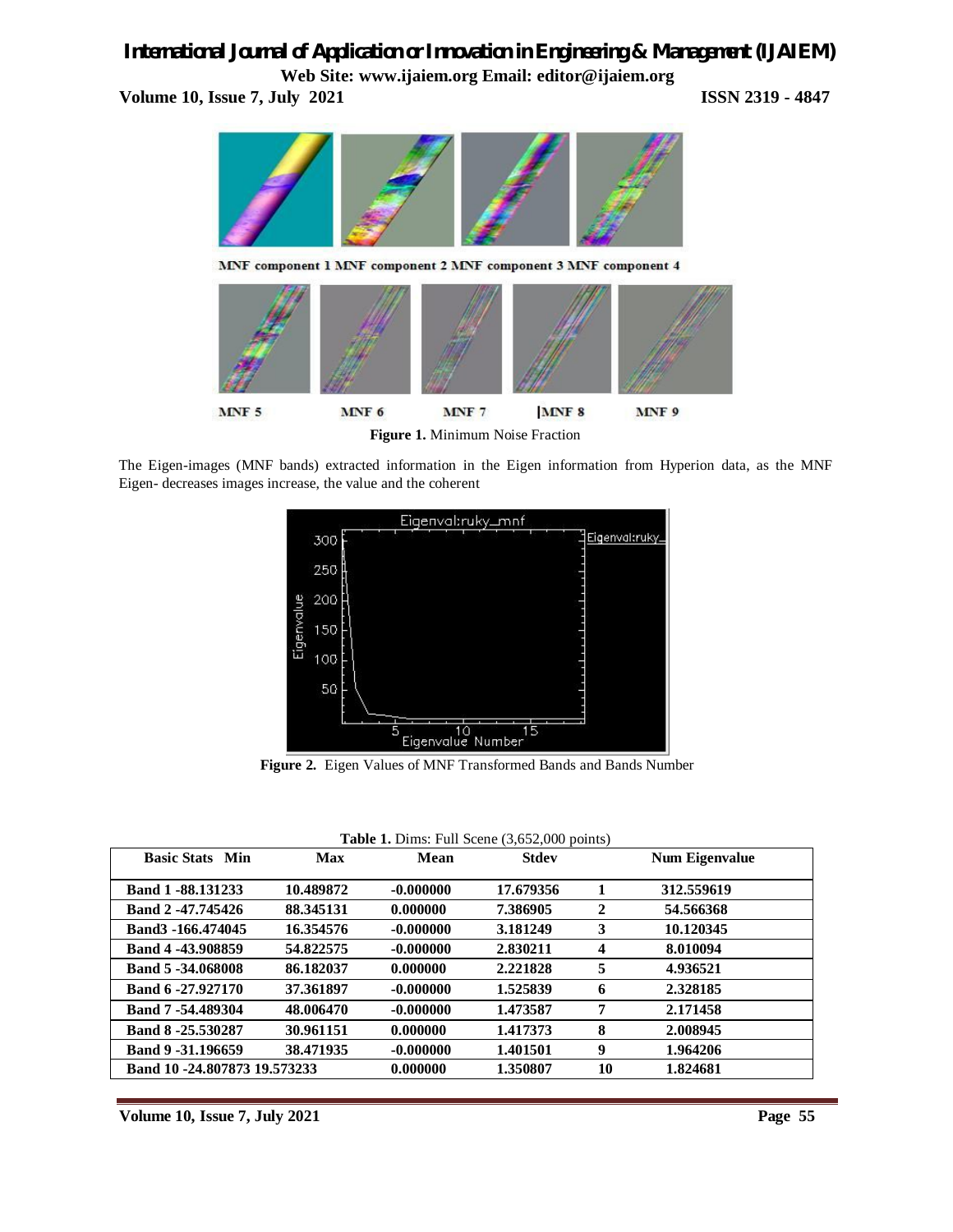# *International Journal of Application or Innovation in Engineering & Management (IJAIEM)*

**Web Site: www.ijaiem.org Email: editor@ijaiem.org**

**Volume 10, Issue 7, July 2021 ISSN 2319 - 4847** 

| Band 11 -22.411642 16.791292 | 0.000000    | 1.315150 | 11 | 1.729620 |  |
|------------------------------|-------------|----------|----|----------|--|
| Band 12 -29.540174 19.163858 | -0.000000   | 1.296701 | 12 | 1.681433 |  |
| Band 13-17.995005 13.585849  | 0.000000    | 1.293561 | 13 | 1.673301 |  |
| Band 14 -17.433729 15.850491 | $-0.000000$ | 1.278794 | 14 | 1.635314 |  |
| Band 15 -16.115385 20.079943 | $-0.000000$ | 1.263628 | 15 | 1.596755 |  |
| Band 16 -11.843556 17.857430 | $-0.000000$ | 1.259006 | 16 | 1.585095 |  |
| Band 17-24.202747 21.610266  | $-0.000000$ | 1.255824 | 17 | 1.577094 |  |
| Band 18 -14.384565 13.377349 | 0.000000    | 1.245620 | 18 | 1.551569 |  |
| Band 19 -12.954618 15.344109 | $-0.000000$ | 1.236825 | 19 | 1.529736 |  |
|                              |             |          |    |          |  |



MNF component 1 MNF component 2 MNF component 3 MNF component 4

**Figure 3.** MNF bands, the information decreased drastically, to almost nearly 95% less than the first MNF band.

#### **3.1 STATISTICAL ANALYSIS**

Most researchers have employed statistical analysis methods to correlate biophysical or biochemical parameters with spectral reflectance, or derivative spectra in the visible, NIR, and SWIR wavelengths of hyper-spectral data or plant community level. Therefore, mean, standard deviation variance, minimum values, maximum values, variancecovariance matrix and correlation matrix represent fundamental information on the spectral characteristics of any datasets, *(Table 1, Above and Figure.4a-c*

Delete some of the unwanted redundant band, Transform the data so that the information content is preserved while reducing the dimensionality of the data set.

Mean of 
$$
X = \mu = \sum_{i=1}^{N} P_i X_i
$$
, for N values of  $X = E(X)$  (1),  
where P is the probability of the occurrence of

where  $P_i$  is the probability of the occurrence of

Variance 
$$
\Rightarrow \sigma^2 = VAR(X) = \sum_{i=\frac{1}{2}}^{N} P_i (X_i - E(X))^2
$$
 or  $\Rightarrow \sigma^2 = VAR(X) = E[(X_i - E(X))^2]$  or  $\Rightarrow \sigma^2 = VAR(X) = (X^2) - (E(X))^2$  (2)

Standard deviation 
$$
\Rightarrow \sigma^2 = \sqrt{\sigma^2} = \sqrt{VAR(X) = SD(X)}
$$
 (3)

$$
COV(X, V) = \sum_{i=1}^{N} P_{xy}(X_i - E(X)(Y_i - E(Y)))
$$
  
\n
$$
\Rightarrow \sigma_{xy} = COV(X, Y) = E[(X - E(X))(Y - E(Y))]
$$
\n(4)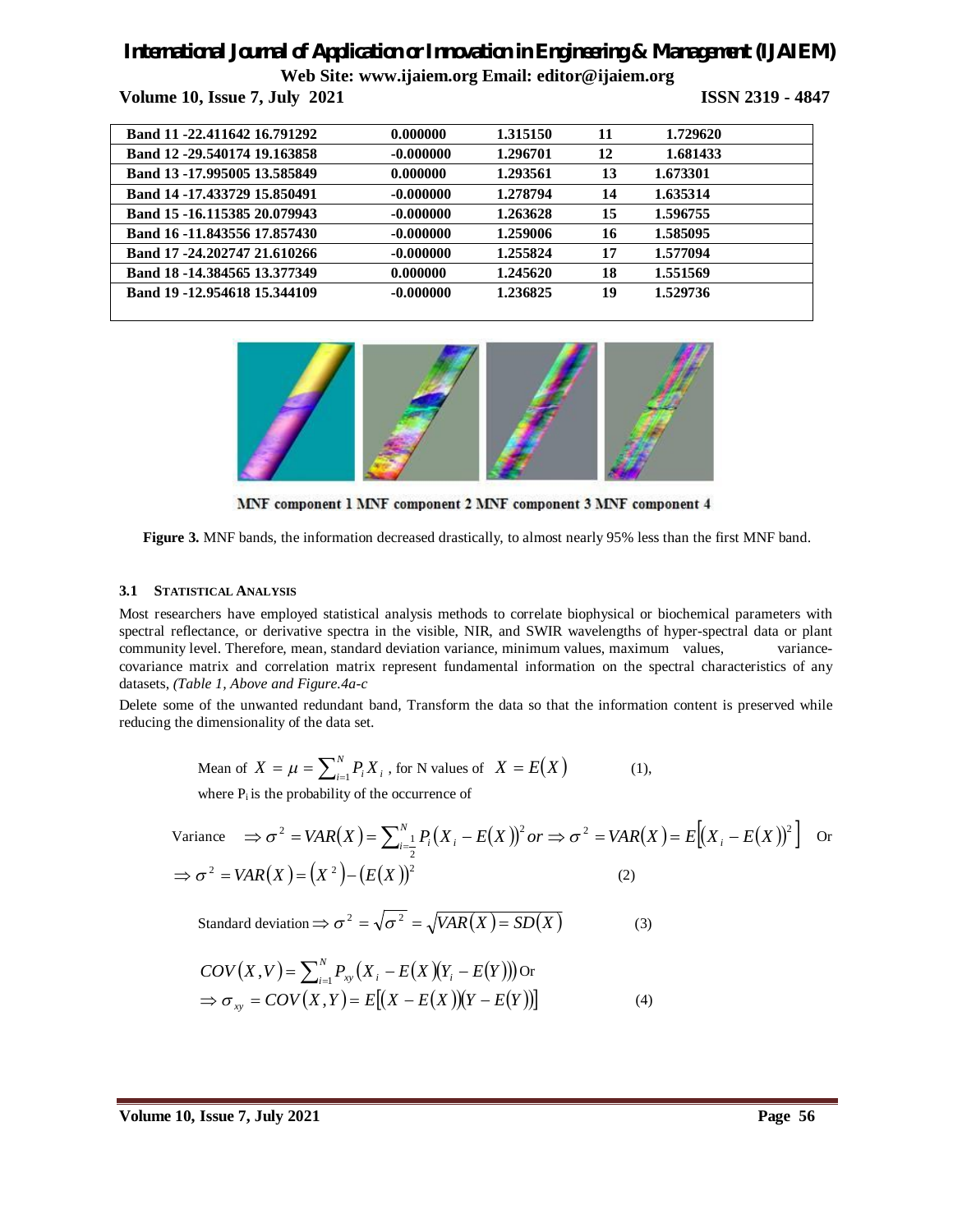**Volume 10, Issue 7, July 2021 ISSN 2319 - 4847** 



**Figure 4a.** Standard deviation **Figure 4b.** Min/Max/Mean **Figure 4c**. Eigen Value

**Table 2.** Eigenvalues computed for the covariance matrix.

| <b>Eigenvalues</b> |        |       |            |      |                |      |      |      |      |      |  |
|--------------------|--------|-------|------------|------|----------------|------|------|------|------|------|--|
| 312.56             | 54.57  | 10.12 | 8.01       |      | 4.94 2.33 2.17 | 2.01 | 1.96 |      | 1.82 |      |  |
| <b>Difference</b>  | 257.99 |       | 44.45 2.11 | 3.07 | 2.61           | 0.16 | 0.16 | 0.05 |      | 0.14 |  |

Total Variance can be generated through;  $\sum_{n=i}^n \lambda_n$ 

 $\sum_{p=1}^{10} \lambda_p \Rightarrow 312.56 + 54.57 + 10.12 + 8.01 + 4.94 + 2.33 + 2.17 + 2.01 + 1.96 + 1.82 = 400.49$  (5)

The percentage of variance in the data set can be derived through;

$$
\Rightarrow \%_{p} = \frac{\text{Eigenvalue } \lambda_{p} \times 100}{\text{total variance } \sum_{p=1}^{n} \lambda_{p}} \Rightarrow \% = \frac{312.56 \times 100}{400.49} = 78.44\%, \% = \frac{54.57 \times 100}{400.49} = 13.63\%......7\% (6)
$$

|                        | TABLE 3 |       |      |             |             |      |                   |      |      |        |  |
|------------------------|---------|-------|------|-------------|-------------|------|-------------------|------|------|--------|--|
| Percentage 78.44 13.63 |         |       | 2.53 | 2.00        | 1.23        | 0.58 | 0.54              | 0.50 | 0.50 | 0.45   |  |
| Cumulative             | 78.44   | 92.07 |      | 94.60 96.60 | 97.83 98.41 |      | 98.95 99.45 99.95 |      |      | 100.00 |  |

### **3.2 PIXEL PURITY INDEX**

The Pixel Purity Index (PPI) is a means of finding the most "spectrally pure," or extreme, pixels in multispectral and hyperspectral images [12]. The PPI is a "counting system" to which the number of times each pixel within the scene result. Classified are designed as purest. Only MNF Band 1- MNF Band 4 was selected as input when running the PPI. This was because MNF Band 5- MNF Band 10 with low Eigenvalue only had little information and contained a lot of noise which could decrease the accuracy of the classification.



**Figure 5.** PPI Image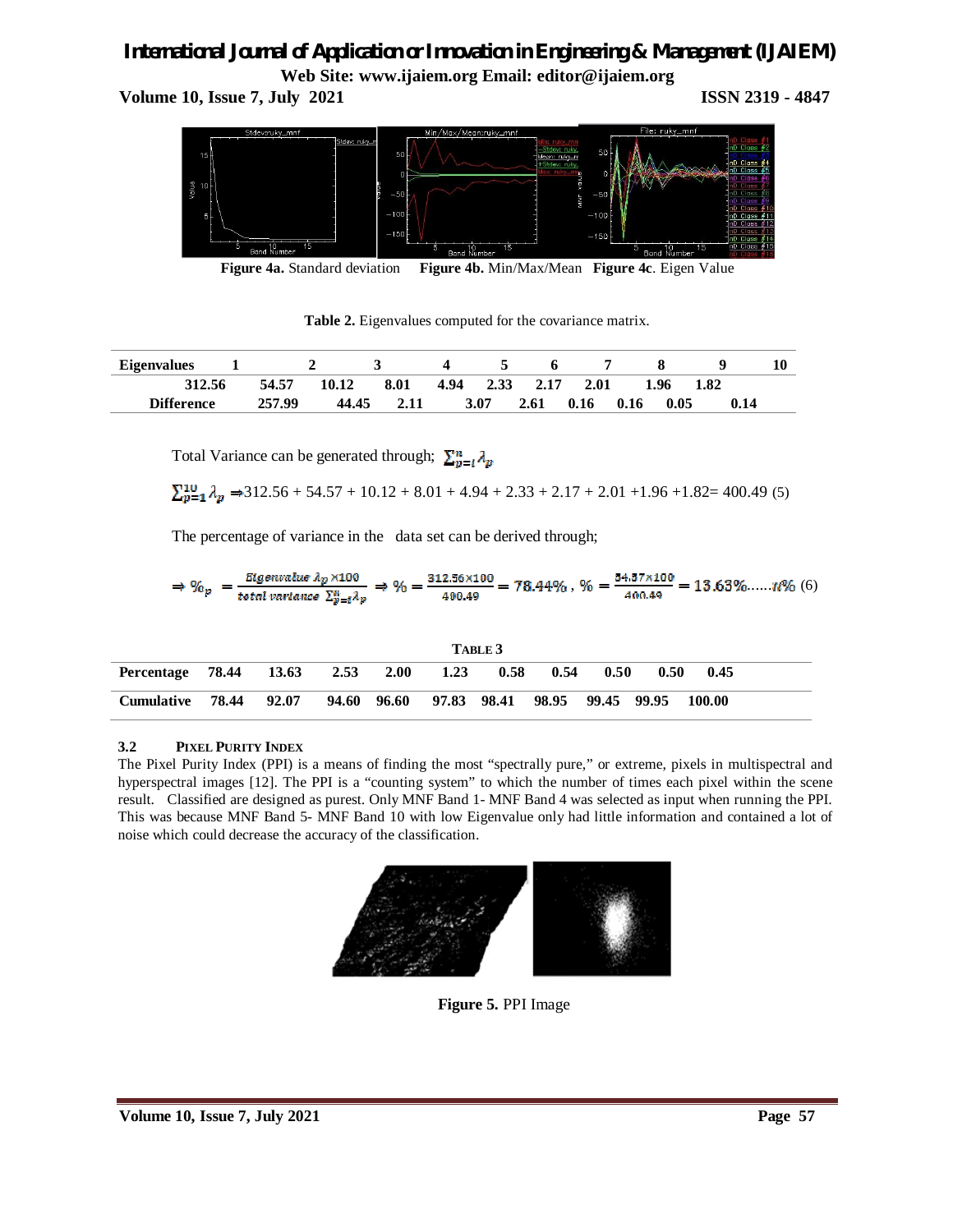**Volume 10, Issue 7, July 2021 ISSN 2319 - 4847**



**Figure. 6** Scattered plots of the purest pixels from bands 1 and 4

#### **3.3 n-D Visualization**

In this session, data (or spectral) was assumed as points in an n-dimensional scattered plot, where n referred to the number of bands. The data for a given pixel corresponding to a spectral reflectance for that given pixel. n-space was used to estimate the number of spectral end members and their pure spectral signature and to help to understand the spectral. The goal is to use principal component analysis to translate and/or rotate the original axis so that the original brightness characteristics of the materials which make up that signature. Image generated from PPI was used as the input in this stage, then different classes generated from the n-Dimensional visualizer were compared to the spectral library to identify each class, After the n-D Visualizer was identified, the spectra for each class were saved into a new spectral library file for use during SAM classification values are redistributed onto a new set of axis or dimension as shown in Figure 7, [8].



Figure 7. n-dimensional scattered plot

#### **3.4 SPECTRAL ANGLE MAPPER (SAM)**

The SAM assume that the data to be classified have been reduced to apparent reflectance. Is an automated method for comparing image spectra to individual spectra [12]. The algorithm determines the similarity between two spectra by calculating the "spectral angle" between them, the algorithm compares the angle  $(\alpha)$  between the reference spectrum (r) and the hyperspectral images pixel measurement vector (t) in n-dimensions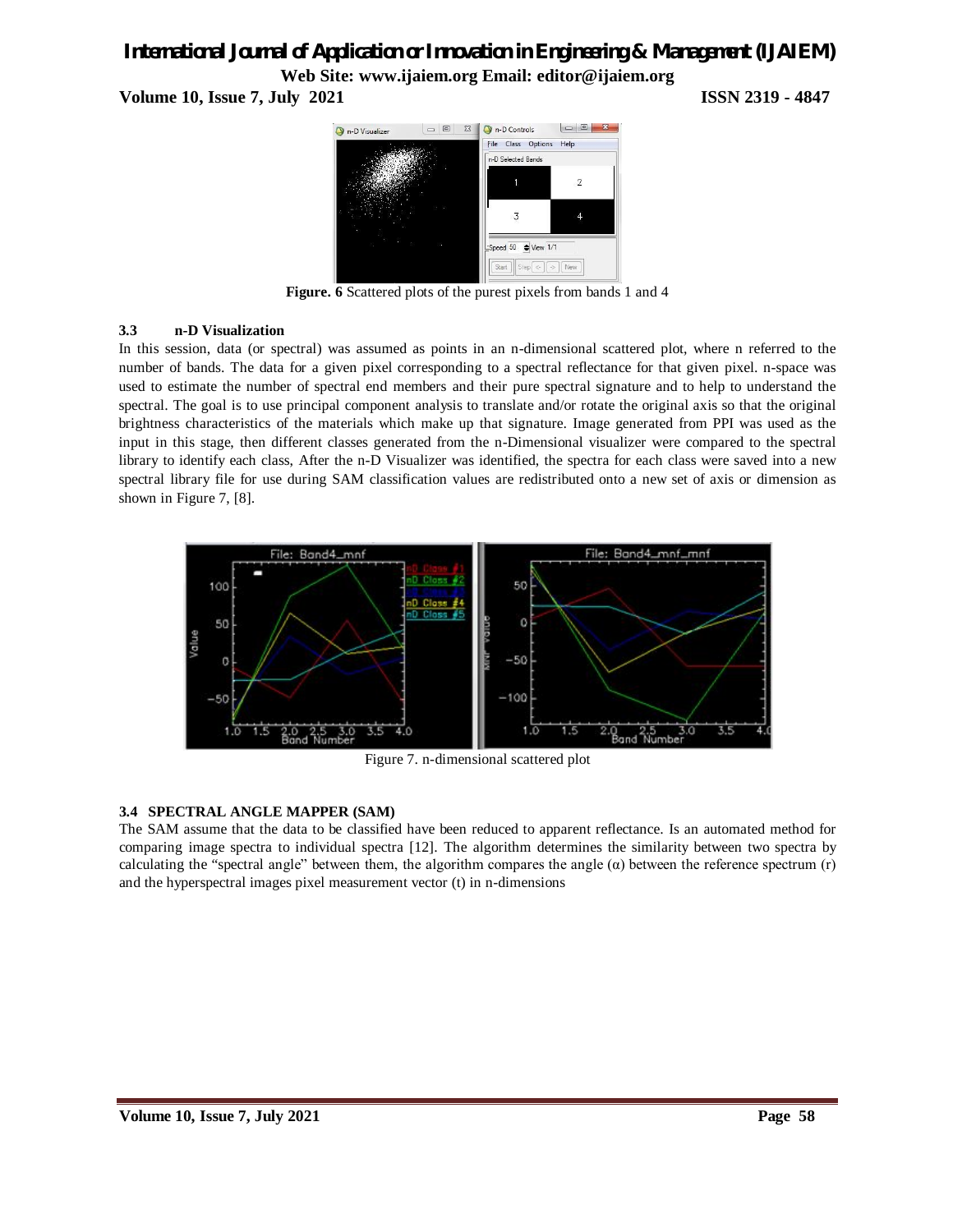# *International Journal of Application or Innovation in Engineering & Management (IJAIEM)*

**Web Site: www.ijaiem.org Email: editor@ijaiem.org Volume 10, Issue 7, July 2021 ISSN 2319 - 4847** 



Figure 8. Spectral Angle Mapper

### **3.5 SPECTRAL UNMIXING ANALYSIS**

To identify various pure materials and to determine their spatial proportion from remotely sensed data, the spectral mixing process has to be properly modelled. Once the spectral mixing process is modelled, the model can be inverted to derived the spatial proportions and spectral properties of pure materials It can be expressed as follows; where is a Jdimension reflectance (or digital number) vector, Fij is an L dimension fraction vector, M is a KxL end member spectral matrix, and єij is a K-dimension error vector presenting a residual error. The goal of spectral unmixing is to solve for with and M known.

#### **3.1 Title and authors**

The title of the paper is centered 17.8 mm (0.67") below the top of the page in 24-point font. Right below the title (separated by single line spacing) are the names of the authors. The font size for the authors is 11pt. Author affiliations shall be in 9 pt.

#### **3.2 Body paragraphs**

The main text for your paragraphs should be 10pt font. All body paragraphs (except the beginning of a section/subsection) should have the first line indented about 3.6 mm (0.14").

### **3.1.1 Figures and Table***s*

Place illustrations (figures, tables, drawings, and photographs) throughout the paper at the places where they are first discussed in the text, rather than at the end of the paper. Number illustrations sequentially (but number tables separately). Place the illustration numbers and caption under the illustration in 10 pt font. Do not allow illustrations to extend into the margins or the gap between columns (except 2-column illustrations may cross the gap). If your figure has two parts, include the labels "(a)" and "(b)".

#### **3.5 SPECTRAL UNMIXING ANALYSIS**

To identify various pure materials and to determine their spatial proportion from remotely sensed data, the spectral mixing process has to be properly modelled. Once the spectral mixing process is modelled, the model can be inverted to derived the spatial proportions and spectral properties of pure materials It can be expressed as follows;  $R_{ij} = MF_{ij} + \epsilon_{ij}$ where  $R_{ij}$  is a J- dimension reflectance (or digital number) vector,  $F_{ij}$  is an L dimension fraction vector, M is a KxL end member spectral matrix, and  $\epsilon_{ij}$  is a K-dimension error vector presenting a residual error. The goal of spectral unmixing is to solve for  $F_{ij}$  with  $R_{ij}$  and M known.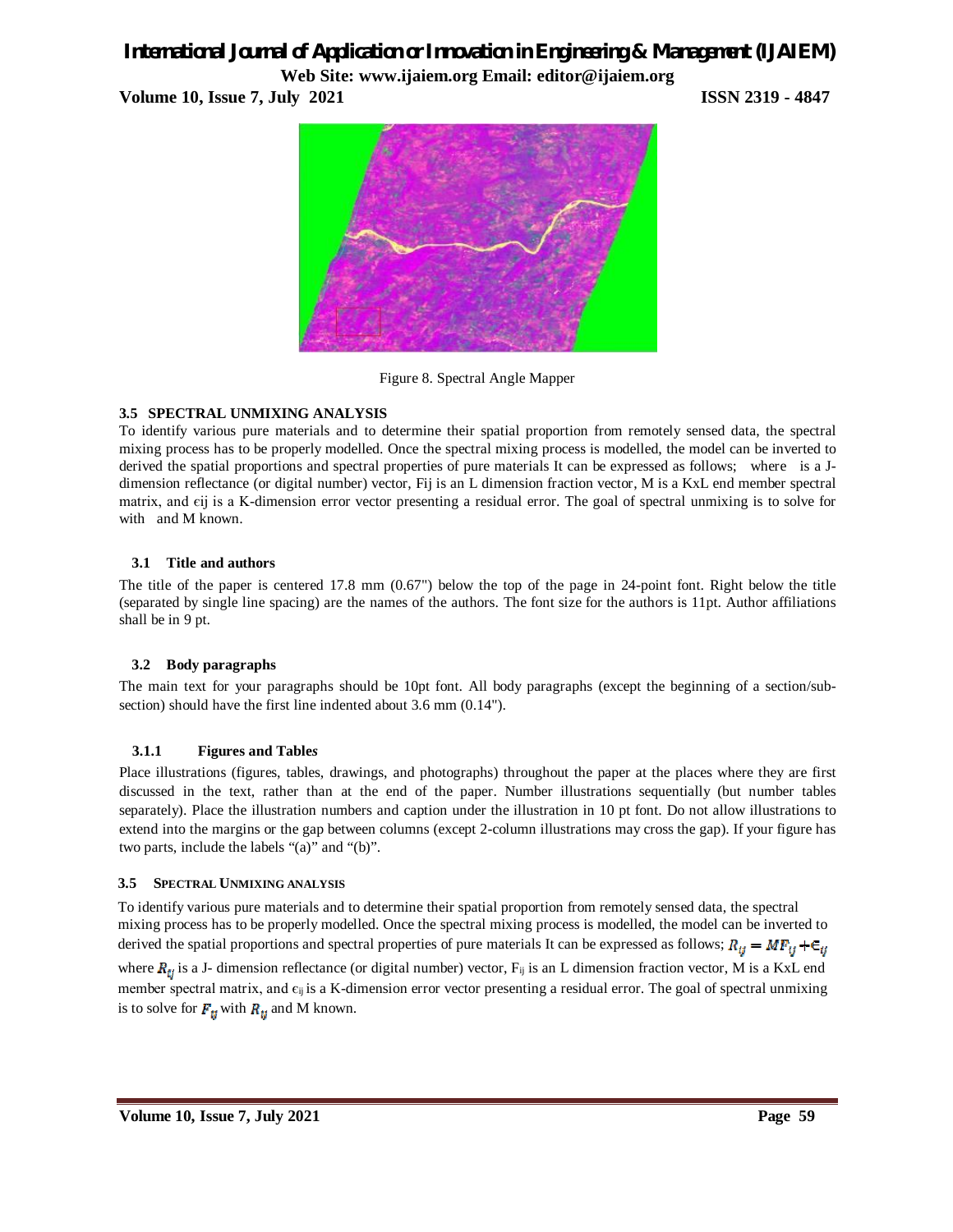#### **Volume 10, Issue 7, July 2021 ISSN 2319 - 4847**

#### **4. EXPERIMENTAL ANALYSIS OF RESULT AND DISCUSSION 4.1 ANALYSIS OF RESULT**

When MNF transformation was completed, an Eigenvalue plot (Figure 2) was shown and three MNF-transformed bands (Figure 4) were displayed. From the MNF results, the first three transformed bands (MNF1-3) contained more information and the spatial coherent decreases significantly with the increase of MNF bands number. In MNF bands, the information decreased drastically less than the first three bands. (Figure 1, MNF 4-9).

- The first principal component (Eigenvalues  $\lambda_1$ ) of the data account for 78.44% of the entire hyperspectral dataset (Table 2).
- Component 2 account for 13.63% of the remaining variance.
- Component 3 account for 2.53% of the remaining variance,
- Cumulatively, these first three principal components account for 94.60% of the variance.
- The  $4<sup>th</sup>$  component account for another 2.00%, bring about a total of 96.60% of the variance explained by the first four components. (Table 2)
- Therefore, the ten-band hyperspectral data has been compressed into just four new principal images (or bands) that explain 96.60% of the variance.

#### **4.2 DISCUSSION**

The noise in the hyperspectral dataset is separated from the useful information. MNF output bands that contain useful image information have an eigenvalue and order of magnitude greater than those that contain mostly noise, (Table 1, column 6). In this study, the 19 MNF bands were selected for further analysis. (Figure 1) A graph of the eigenvalues by band reveals that the first four Eigen-images contain most of the valuable information.

#### **REFERENCES**

- [1] AFH (1993). The Spectral Image Processing System (SIPS)–Interactive Visualization and Analysis of Imaging Spectrometer Data. Rem. Sensing Environ. 44: 145-163.
- [2] Beck R (2003). EO-1 User Guide, Version 2.3., University of Cincinnati.
- [3] Boardman JM (1993). Automated spectral unmixing of AVRIS data using convex geometry concept: In summaries, Fourth JPL Airborne Geoscience Workshop
- [4] B. Toufik and N. Mokhtar, "The wavelet transform for image processing applications,", Laboratory of Non-Destructive Testing, Jijel University.
- [5] Chen CM (2000). Comparison of principal component analysis and Minimum Noise Fraction transformation for reducing the dimensionality of hyperspectral imagery. Geo. Res., 33: 163-178.
- [6] Green AA, Berman M, Switzer P, Craig MD (1988). A transformation for ordering multispectral data in terms of image quality with implications for noise removal: IEEE Trans. Geos. Remote Sensing, 26(1): 65-74.
- [7] Lillesand, Thomas M.et al. (2007). Remote sensing and image interpretation
- [8] Lu. G.Y. and Wong, D.W. (2008) An adaptive inverse-distance weighting spatial interpolation technique, computer and Geosciences,34,1044-1055
- [9] Mustard, J.F. and sunshine, J.M. (1999). Spectral analysis for earth science.
- [10]Pearlman JS, Barry PS, Segal CC, Shepanski J, Beiso D, Carman SL (2003). Hyperion, a SpaceBased Imaging Spectrometer. IEEE Trans. Geos. Remote Sensing, 41(6): 1160-1173.
- [11]Pour BA, Hashim M, Marghany M (2011). The Earth Observing-1 (EO-1) satellite data for geological mapping, the southeastern segment of the central Iranian volcano Belt, Iran... J. Geralds, "Sega Ends Production of Dreamcast," vnunet.com, para. 2, Jan. 31, 2001. [Online]. Available: http://nl1.vnunet.com/news/1116995. [Accessed: Sept. 12, 2004]. (General Internet site)
- [12]Kruse FA, Boardman JW, Lefkoff AB, Heidebrecht KB, Shapiro AT, Barloon PJ,
- [13]Goetz Verbyla, David (1995). Satellite remote sensing of natural resource
- [14] Song, C Woodcock, CE., seto, K.C et al (2001) Classification and change detection using Landsat
- [15]J.R Jenson, Introductory Digital Image Processing, 3rd ed., Prentice-Hall, 1994